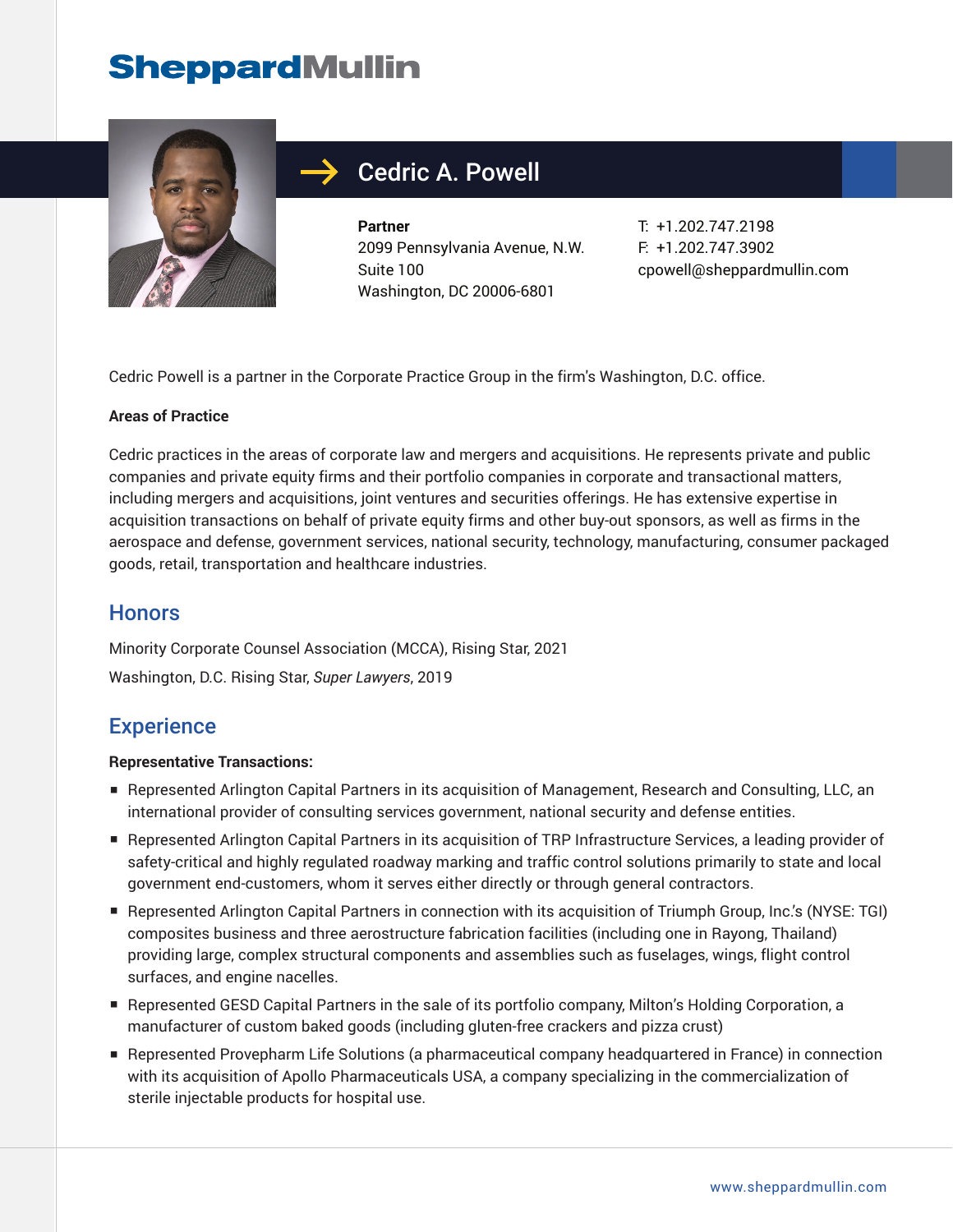- Represented Blue Halo (f/k/a Aegis Technologies), a portfolio company of Arlington Capital and leading provider of advanced engineering solutions and technology to the national security community, in connection with its acquisition of Applied Technology Associates, a leader in space superiority and directed energy; missile defense and C4ISR; and cyber and intelligence.
- Represented CACI International Inc (NYSE: CACI) in connection with its acquisition of Ascent Vision Technologies, LLC (AVT), a leading provider of technology and solutions that support multi-domain intelligence, surveillance, and reconnaissance (ISR), unmanned aircraft system (UAS), air defense, and counter-unmanned aircraft system (c-UAS) operations.
- Representing Arlington Capital Partners in its acquisition of the composites business in Milledgeville, Georgia and Rayong, Thailand from Triumph Group, Inc. (NYSE: TGI).
- Represented Aegis Technologies Group Inc. (a portfolio company of Arlington Capital Partners) in connection with its acquisition of Excivity Inc
- Represented Precision Medicine Group in connection with its acquisition of Karma Technology Holding LLC, a leading provider of electronic health records management services.
- Represented Oncocyte Corporation in connection with its acquisition of Insight Genetics, Inc., a leading molecular diagnostics company.
- Represented Arlington Capital Partners in connection with its acquisition from Arconic of Firth Rixson Forgings Limited (now known as Forged Solutions Group), a leading provider of complex closed die forgings and forged discs and proprietary forward-and-backward produced shafts and cylinders for OEM and aerospace and defense engine customers.
- Represented Arlington Capital Partners in connection with its acquisition of AEgis Technologies, a leading provider of advanced engineering and technology expertise to customers in the National Security community.
- Represented Flokk AS, in connection with its acquisition of 9to5 Seating, LLC, a leading manufacturer of ergonomic office seating.
- Represented Precision Medicine Group in connection with the acquisition of GLAS, a leader in biospecimen solutions and tissue-based samples.
- Represented Endeavor Robotics Holdings, Inc., a developer of battle-tested, tactical unmanned ground vehicles and a portfolio company of Arlington Capital Partners, in connection with its sale to FLIR Systems, Inc. (NASDAQ: FLIR) for approximately \$385 million.
- Represented United Flexible, Inc., a portfolio company of Arlington Capital Partners, in connection with its sale to UK-based Smiths Group for \$345 million.
- Represented Gryphon Investors and its portfolio company Transportation Insight in connection with its acquisition of Nolan Transportation Group (NTG), one of the largest and fastest-growing non-asset freight brokerages in the U.S.
- Represented Riordan Lewis & Haden (RLH) and its portfolio company, Illuminate Holdings, LLC, in connection with the acquisition of an analytics and cybersecurity business serving the intelligence and defense communities.
- Represented Gryphon Investors in connection with a majority investment in Transportation Insight LLC, a provider of enterprise logistics and transportation brokerage services.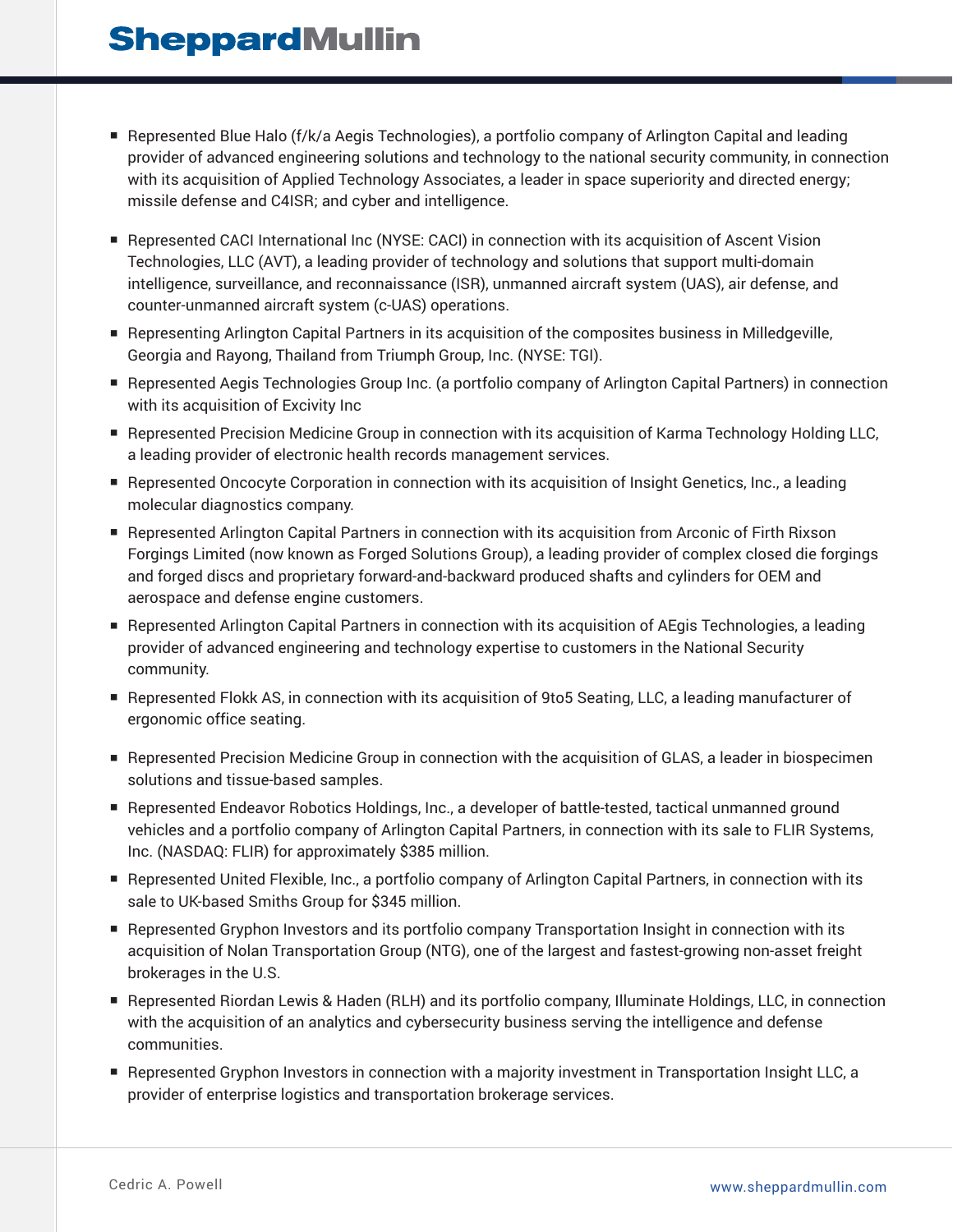- Represented Precision Medicine Group in connection with its acquisition of Ethos Communications, Inc.
- Represented an affiliate of Toyota Motor Corporation (NYSE: ADR) in connection with various commercial transactions involving providers of connected vehicle technologies.
- Represented Queensbridge Venture Partners, LLC in connection with the divestiture of its general partner interest in Queensbridge Fund I, a venture capital fund, to an affiliate of Cherry Tree Investments.
- Represented Belgacom International Carrier Services, S.A., a global provider of international wholesale connectivity and interoperability services based in Belgium, in connection with its acquisition of TeleSign Holdings, Inc., a communications platform as a service (CPaaS) company.
- Represented an affiliate of CBRE Group Inc. (NYSE: CBG) in connection with an asset acquisition and joint venture transaction involving StreetSense, a Washington, D.C.-based real estate brokerage and design firm.
- Represented TP ICAP in connection with the acquisition of Revelation Holdings. Inc. and its subsidiaries SCS Commodities and SCS OTC, an independent energy and commodities broker based in the U.S.
- Represented Gryphon Investors, a private equity firm, in connection with its acquisition of Potter Electric Signal Company LLC, a provider of products for the fire safety industry.
- Represented Arlington Capital Partners, a private equity firm, in connection with the acquisition of Tex-Tech Industries, Inc., a manufacturer of specialty high performance materials serving the aerospace, defense, industrial industries and select sporting applications.
- Represented Polaris Alpha, a portfolio company of Arlington Capital Partners, in connection with its acquisition of Solidyn Solutions, LLC, a provider of satellite mission management, command and control systems, virtualization and cloud computing and large-scale data processing systems to defense and intelligence agencies.
- Represented Arlington Capital Partners in connection with its acquisition of Molecular Products Groups, Ltd., a UK-based manufacturer of advanced chemistry-based products serving the healthcare, defense and industrial markets.
- Represented Polaris Alpha, a portfolio company of Arlington Capital Partners, in connection with its acquisition of Proteus Technologies, Inc., a developer of mission critical technologies, software and solutions to the aerospace and defense sector.
- Represented Oak Tree Development, a Washington, D.C.-based real estate development firm, in connection with the negotiation of construction agreements and project finance arrangements for various real estate development projects in the Washington, D.C. area.
- Represented United Flexible (a portfolio company of Arlington Capital Partners) in connection with its acquisition of Kreisler Manufacturing Corporation (OTC: KRSL), a manufacturer of precision metal components and assemblies.
- Represented Tullett Prebon in connection with its acquisition of certain assets from Burton-Taylor International Consulting, LLC.
- Represented Interior Specialists, Inc., a portfolio company of Littlejohn & Co., in connection with its acquisition of Creative Touch Interiors, Inc., a provider of custom home interior design elements.
- Represented CACI International, Inc. (NYSE: CACI) in connection with its acquisition of the National Security Solutions business of L-3 Communications, Inc. (NYSE: LLL).
- Represented TeraLogics, LLC in connection with its auction process and sale to Cubic Corporation (NYSE: CUB).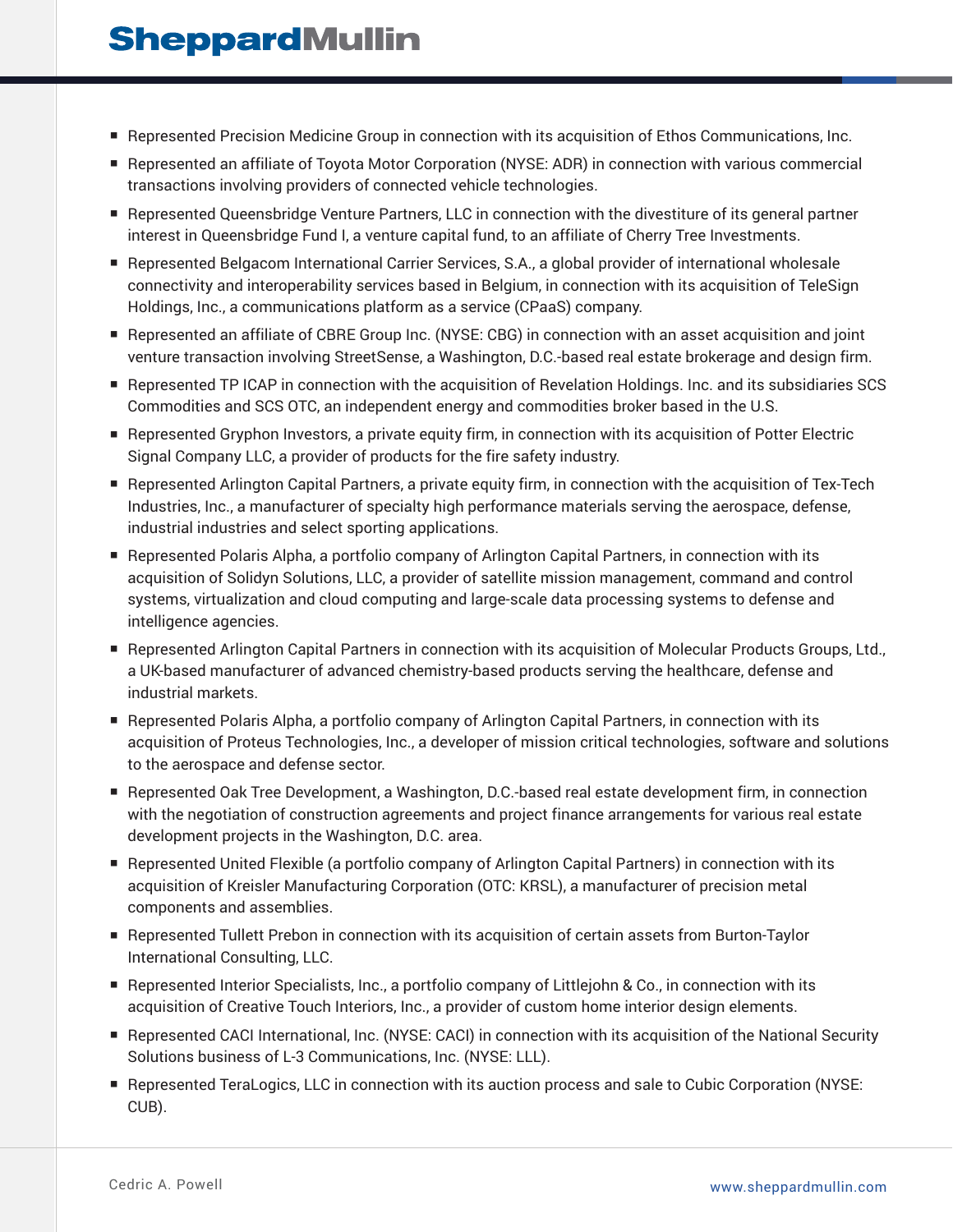- Represented Satori Capital, a private equity firm, in connection with its acquisition of SunTree Snack Foods, a producer of branded and private-label nuts and dried fruit snacks.
- Represented Satori Capital in connection with its divestiture of Fort Worth Towers (FWT) to Sabre Industries, a portfolio company of Kohlberg and manufacturer of highly engineered structures used for electricity transmission and distribution and wireless telecommunication.
- Represented Valesco Industries, a private equity firm, in connection with its acquisition of allgoods, a developer and manufacturer of specialty advertising and fundraising items for high school and corporate accounts.
- Represented Valesco Industries in connection with its acquisition of Sterling Foods, a producer of shelf stable baked goods for military and commercial accounts.
- Represented Darling International Inc. (NYSE: DAR) in its acquisition of a business unit from a Maple Leaf Foods Inc. (TSX: MFI).
- Represented AmerisourceBergen (NYSE: ABC) in connection with its acquisition of a California-based billing and reimbursement services company.
- Represented AmerisourceBergen (NYSE: ABC) in connection with its investment into an Indian generics manufacturing joint venture.
- Represented an affiliate of Mitsubishi Corporation (TYO: 8058) in connection with its investment in a joint venture with a Texas-based wind tower manufacturer.
- Represented the Texas-based general partner of a limited partnership restaurant consortium in connection with the recapitalization of the limited partnership.
- Represented Texas-based billing and reimbursement services provider in connection with the strategic acquisition of certain assets of its competitor.
- Represented a private investor in its investment in a Mississippi oil field service and equipment rental company.
- Represented a Texas-based construction company in connection with strategic acquisition of the assets of two of its competitors.
- Represented a Texas-based private equity fund in connection with the roll-up of a fuel distribution business into a multi-state fuel distribution joint venture vehicle.
- Represented a Texas-based metals recycler in connection with its contribution of assets into a joint venture with a European metals recycler.
- Represented a technology startup in connection with an initial liquidity event.
- Represented a national real estate development company in connection with the buy-out of its previous partner's interest in a 28,000-acre master-planned community in Texas.

### Articles

#### **Cannabis Law Blog Posts**

■ "Social Equity in the Cannabis Industry: Is It Working?" August 14, 2020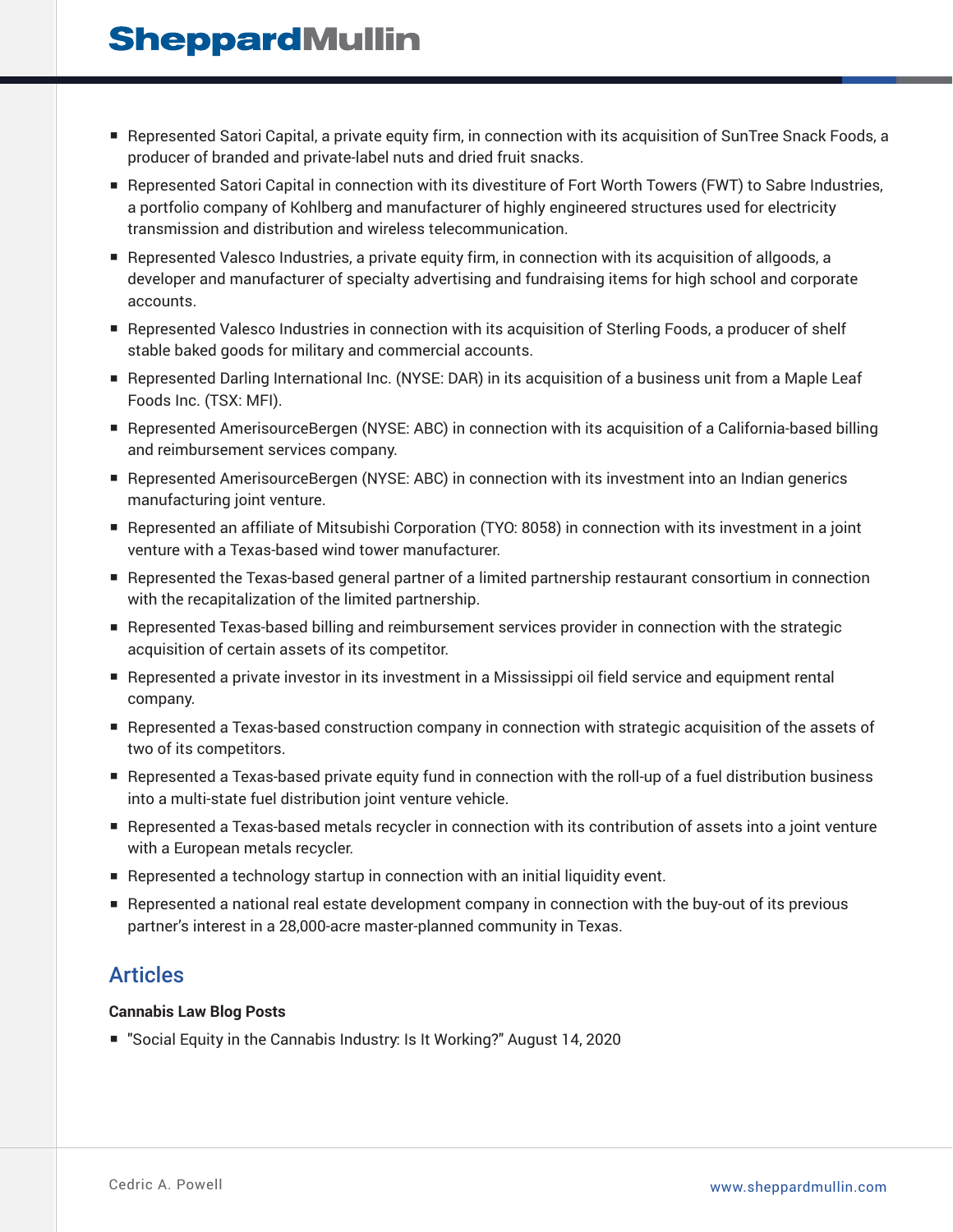### Media Mentions

FLIR Fires Up More M&A *The Deal*, 02.12.2019

#### Events

Cannabis Webinar Wednesday - Cannabis and Social Equity Programs Webinar, 06.24.2020

### Podcasts & Webinars

Nota Bene Episode 92: Social Equity in the Cannabis Industry with Danielle Moore and Cedric Powell 08.12.2020

Cannabis Webinar Wednesday - Cannabis and Social Equity Programs 06.24.2020

#### **Practices**

Corporate Emerging Company & Venture Capital Joint Ventures and Strategic Alliances Mergers and Acquisitions Private Equity Technology Transactions

#### **Industries**

Aerospace & Defense Cannabis Food and Beverage **Healthcare** Life Sciences Retail, Fashion & Beauty Transportation Automotive Aviation Trucking and Logistics Government Business Group